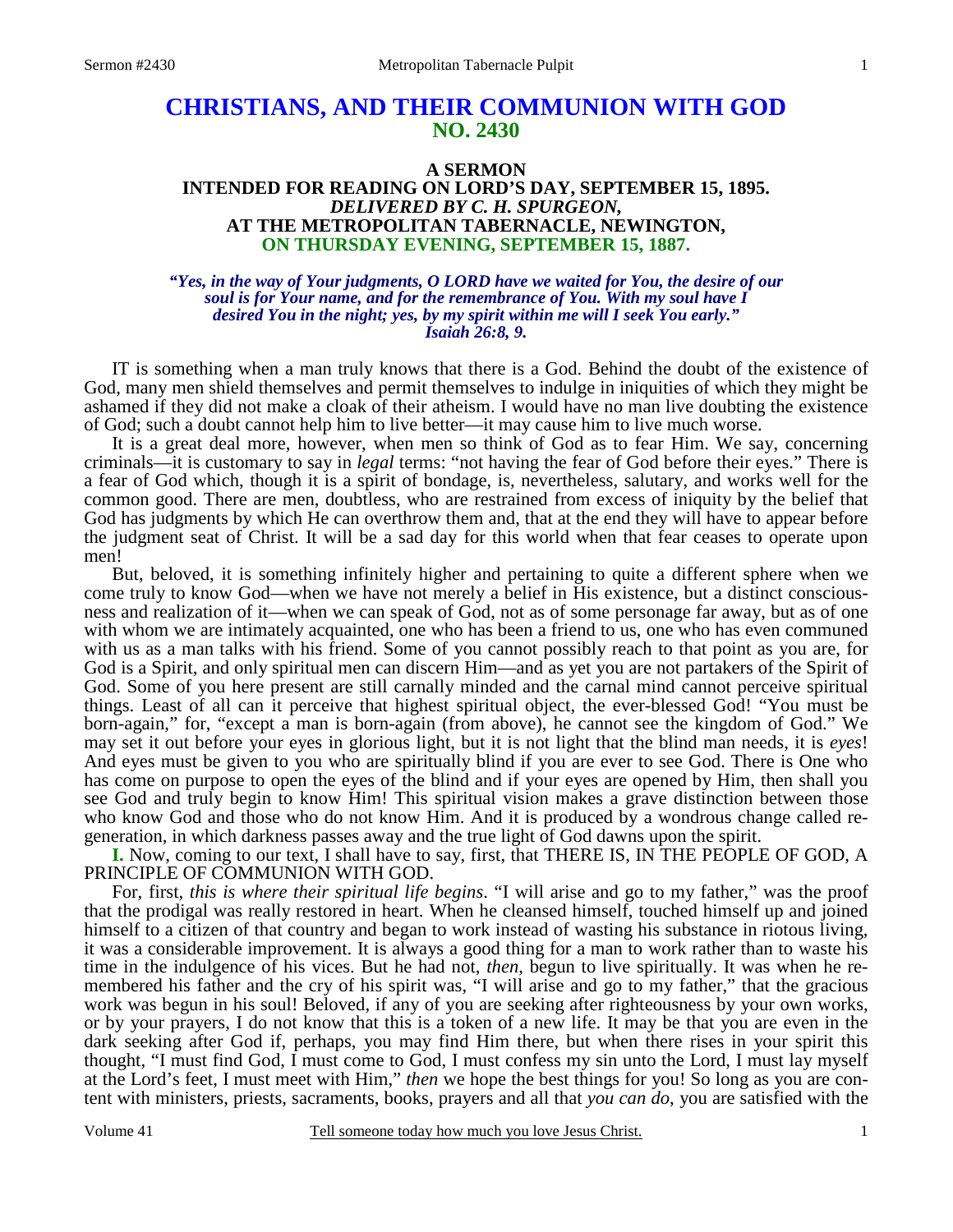mere shell! But when there awakens in your spirit this desire, "It is God whom I have offended; unto God will I make my confession. It is from God that I need pardon, oh, that I knew where I might find Him! I would come even to His seat." When there is formed within your spirit this resolve, "I will seek the Lord's face until He turns to me in love and accepts me as His child"—*then* it is that spiritual life begins. Your first true dealings with God, after a spiritual fashion, are infinitely more important than all the outward forms of religion, whatever they may be! I am not judging one form more than another, but, if you are content with the externals and do not come to the *internals.* If you do not come to close grips with God and humble yourself before Him, you know not, as yet, what spiritual life really means! This, then, is where spiritual life begins—with coming into communion with God.

And, beloved, *this is where the life of the real Christian grows, and makes advances*. We behold the glory of God in the face of Jesus Christ and that gives us hope. That gives us peace. That gives us rests and in proportion as we know more of God, as He reveals Himself in the person of His dear Son, our graces grow. Faith has for its meat and its drink the knowledge of God. Knowing Him, and His exceedingly great and precious promises, we come to rest in Him more fully. Ignorance is the enemy of faith, but a knowledge of God greatly strengthens and increases our confidence in Him. You do not grow in grace, my brothers and sisters, by listening to fine oratory, even though it is of a sacred kind. The real growth comes to you when God the Holy Spirit, Himself, dwells with you. It is not when you have been so many minutes on your knees, or have read so many chapters in the Bible, that you necessarily grow it is when you have spoken with God, and God has spoken with you—when He who is the Alpha of your spiritual life is all the letters of it right up to the Omega! He has worked all our works in us, and without Him we can do nothing. He is the truly strong man who lives near to God. That man can do anything who throws Himself back on the all sufficiency of the Most High. Rest upon yourself, or trust in anything below the stars, and you will dwindle and decay. But rest in God, and come into close contact with the Divine Invisible—let your rock and refuge be His throne—and you will go from strength to strength by the power of God the Holy Spirit that shall dwell in you!

Next, beloved friends, *it becomes to the believer the tenor of his life to please God*. That is a beautiful testimony that is borne concerning Enoch: "Before his translation he had this testimony, that he pleased God." There are many who have not yet even *thought* of doing such a thing as this, and there are some who may have thought of it who, perhaps, have not yet attained to it. But what a blessed thing it is for a man to be brought to trust in the Lord Jesus and to seek the glory of the Savior and to yield *his* will to *God's* will! And to feel that God is his all, and in all that He does, he strives to please God! You know what it is to be pleased with your child and pleased with what he has done. It is not perfect—from your standpoint you can see many imperfections—but still, it is most acceptable as coming from your child. He has done it with all his heart and you are well pleased with him. Well now, that should be the tenor, and it *is* the tenor of the life of every man who has really been renewed in the spirit of his mind by the work of the Spirit of God! Jesus could truly say of His Father, "I always do those things that please Him." And in proportion as we grow like Jesus, this becomes a true description of our lives—they are well pleasing unto God. What a contrast there is between the man who pleases God and the ungodly man! The ungodly man does what pleases himself, or what pleases his wife, or what will please his neighbors. But the Christian man, although he is willing to please his neighbor for his good to edification, yet aims *first* at this mark—not to please men, but to please God. This makes his life altogether different from the life of the man who has not God in all his thoughts.

Again, beloved, *this principle of communion with God becomes the very flower of our lives*. When are we happiest? There is no room for question here—every believer knows that he is happiest when nearest to his God. I hope that for the most part we enjoy such full communion with God that our peace is like a river. But there *are* times of great tidal waves of fellowship when we get nearer to God than at other seasons. We have our Tabors and our transfiguration glories. We can sometimes say, "Whether in the body, or out of the body, we cannot tell: God knows." And we then know nothing else but God—we seem wrapped up in Him! I am not speaking of any mysticism, although it does happen that among the mystical writers this experience is most often spoken of. This is a joy which belongs to all believers when they enter into the secret place of the Most High and abide under the shadow of the Almighty! The Christian man is not at his best when he is healthiest, or when he is wealthiest, or when he has been most successful, or when he has had the praise of men. No, the day in which the flower of his life has come to the climax of its beauty and pours out its sweetest perfumes—the day in which his life is life, life indeed, is when he is drinking in that lovingkindness of God which is better, even, than life itself! See,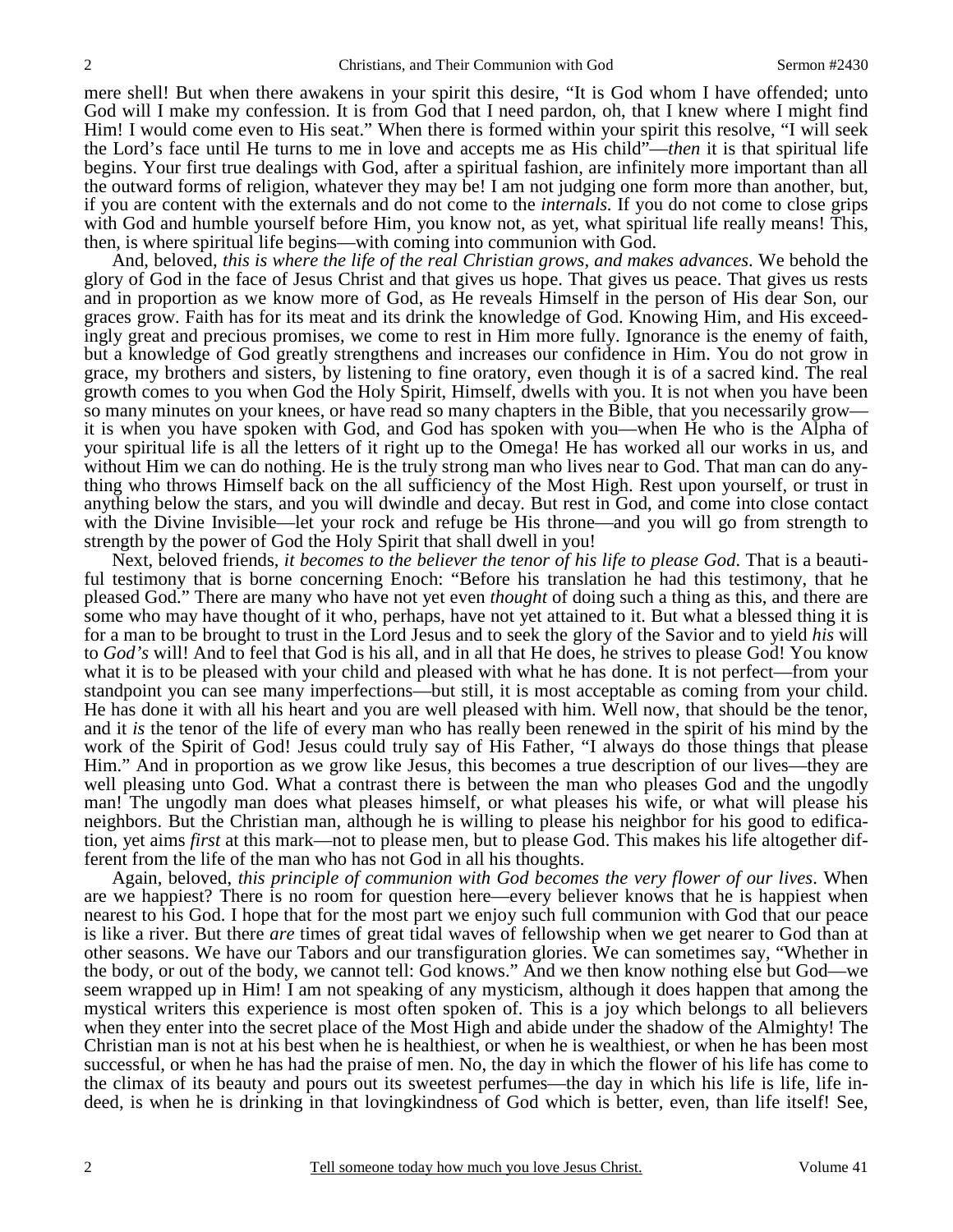then, as the worldling finds his highest enjoyment here or there, the Christian finds the summit of his joy in fellowship with his God!

I must not leave this point till I have said one other thing about this principle of communion with God—*this is the hunger and this is the thirst of the Christian*. "My soul thirsts for God, for the living God." To get near to God is the great passion of our spirit. To accomplish this to the fullest, we would face grim death in his den! Yes, sometimes we could almost use the extravagant language of Rutherford, when he declared that if God were on the other side, to get at Him he would swim through seven hells, for nothing can keep back the impetuosity of a heart that is all aflame with love to God and feels that all its heaven lies in communion with Him!

Well now, dear friends, if you and I are conscious that this is true, that there is in us a principle of fellowship with God, then notice that *this proves that there has been a divine renewal worked in us*. It was not so once. Alas, it was very much otherwise! If news could have been truly proclaimed that God was dead, some of you would have been very happy to hear it, for you would have been no more worried with thoughts of eternity and of the day of judgement! But now, what an awful thing it would be for you if, even for a moment, you indulged the thought that there was no God! Why, you would have lost everything! All joy would have vanished from you in an instant if God were not real to you! Then what a change is this, a radical change, one which could only have been worked by supernatural power—as great a change as when the dead rise from their corruption and come forth into newness of life!

*This proves your sonship*, too, for no man cries after God and longs for fellowship with Him, except it is upon the principle of, "Abba, Father." Slaves do not crave the presence of their masters! It is *sons* who long to be with their father. You are a true son of the Highest if you hunger and thirst after God!

*This proves your holiness*, too, in a measure, for like will to like and if your heart pants after God, you have been made a partaker of the divine nature so far, at least, that you are now striving after holiness, or else I am sure you would not be seeking after God. Unholy hearts feel a repulsion to the holy God and seek to fly from Him. But the holy soul longs for communion with the holy God. That is a clear proof that you have had implanted within you a spiritual nature! There is within you, now, a new heart and a right spirit! You have passed into the higher life. You have become a spiritual man, otherwise you would not long for this spiritual God!

*This proves your heavenliness*, too, for that same desire which draws you to God is drawing you to heaven. What is heaven but to be with God? And He who now is drawing you with cords of a man and with bands of love, to His own glorious self, is by that very process drawing you towards the place where He reveals His face! And He is also making you fit for that beatific vision which shall be your everlasting happiness!

**II.** Now, secondly—and I must be brief on many points here—THIS PRINCIPLE DISPLAYS IT-SELF AND WORKS IN VARIOUS WAYS.

Begin the text: "Yes, in the way of Your judgments, O Lord, have we waited for You." We are longing for God and it is dark and cloudy—what shall we do? Why, *wait for Him*. Instead of impatiently complaining of His providential dispensations which would be flying off at a tangent from Him, we stand still that we may see the salvation of God! We have come to our Red Sea and we can go no farther. And now our love to God, our fellowship with Him makes us just abide where we are until He says, "Go forward." And then we march through the sea, dry-shod. Waiting is often a very heavenly experience. You will find it a difficult thing to do if you doubt. He that doubts, hurries and worries, but he that believes does not make haste through cowardly fear! He waits and sings to himself, "My soul, wait you only upon God; for my expectation is from Him." This waiting is expectation. It means, "I cannot see the way out of this difficulty, but I *shall* see it. I do not yet perceive God's plan for my deliverance. But I *shall* be delivered. I do not know how bread shall be given me, but I *shall* have it even if God has to send ravens with it, or to rend heaven, itself, in two! I shall have His promises fulfilled and I will wait His time." This patiently waiting upon God is one of the blessed displays of a spirit that is at perfect peace with God and longs to keep in fellowship with Him.

"Yes," says the text, "in the way of Your judgments, O Lord, have we waited for You." Sometimes, the way of God's judgments may mean the appointed way, the regular way. I believe that God's people love prayer because it is one of the ways in which God meets with them. You love the house of prayer and the hearing of the gospel because it is in the sanctuary and in the preaching of the gospel that God has often met with you. We have had many happy Sabbaths, here, and on these little Sabbaths in the middle of the week, as I often call our Thursday night services, the Lord has manifested Himself to us as He does not unto the world and we have waited for Him expecting to meet Him in His house. These be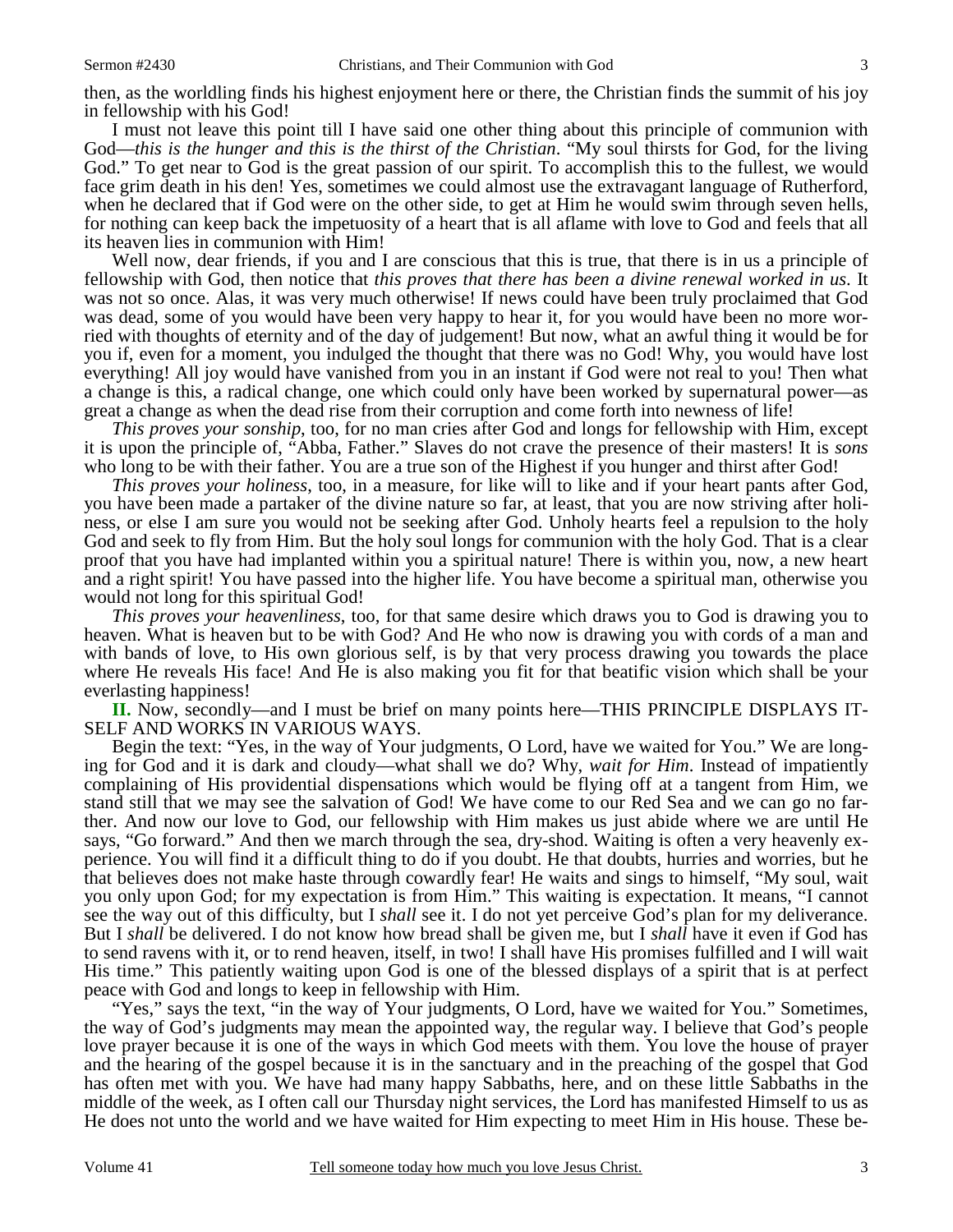lievers waited upon God until the ordained time for deliverance from His judgments. Perhaps the husband or the child was dead, or, possibly, the judgments were of another kind. Famine desolated the land—the water in the brooks was dried up. Enemies were all over the country ravaging with their sword and their bow—blood flowed freely and then God's servants waited for God. They expected that He would come at such a time of need and display Himself in some unusual manner. My brother, my sister, whenever you have a great trouble, expect a great mercy! You will find it the path of wisdom when you have a great joy, to be afraid, but when you have a great sorrow, then have a high anticipation of blessing! That big wave is washing up some jewel that lay deep down at the bottom of the sea—it would never have come to your feet if it had not been for the storm that washed it where you can now find it!

Sometimes the Lord comes with spiritual judgments to His people. He blights and blasts and withers all their hopes and they are ready to despair. Yet they must not despair, but each one must say, "Lord, show me why You contend with me. Now come in and deal with me in mercy. When You have stripped me, when You have scourged me, yes, when You have slain me, then come and fulfill Your Word, 'Your dead men shall live, together with my dead body shall they arise.'" Beloved, see what it is to wait upon God in His judgments! You know how hypocrites do—they wait upon God, cap in hand, while His service *pays* them—but as soon as ever the Lord begins to try them, or somebody laughs at them, or their religion seems to injure their business, then good-bye to religion! But they are the true men who can truthfully say, "In the way of Your judgments, O Lord, have we waited for You." You can tell a good dog when you see him follow his master. Though somebody who wants to steal him offers him a dainty bone, he will have nothing to do with him, but he will keep close to his master's heels. And the true believer follows God when he seems to get nothing by it—even when he appears to be a loser by it. He loves not God with a cupboard love, for what he gets from Him in this world, but with a child's love, which says, "Though He slay me, yet will I trust in Him." So, you see, this communion with God leads to waiting for Him.

Sometimes we do not seem as if we could get quite as far as that, and then *this communion leads to desiring: "*The desire of our soul is to Your name." We want to know the character of God which is set forth in His name. We love that character! We desire to have it and to reflect it in our own lives. Our desire is to God's name which signifies not only His character, but His honor and His glory. We desire to see Him glorified! Our heart is glad when Christ is glorified and our spirit is sad when His name is dishonored.

Surely, this name means the Word of God, for the Word of God is God's name written large, and we have a desire towards God's Word! O beloved, the longer one lives upon God's Word, the more he feels that he cannot endure anything which is other than God's Word! There is a great difference between the largest words of men and the very smallest words of God, if such there are. I have heard of a certain divine who preached a sermon and afterwards asked an aged man what he thought of it. This was a very foolish thing for him to do. The old man answered, "Well, I have not much to say." "But," inquired the minister, "did you not think that there were capital divisions and wonderful distinctions in the sermon?" He said, "Yes; but there was one distinction you seemed to me to forget in your sermon." "What was that?" "The distinction between meat and bone—you gave us a large quantity of bone, but I did not perceive that I had any meat—and there is a vast distinction there." When a man once gets to feed upon the Word of God, all the rest is bones, and he lets the dogs have them. But as for himself, he needs spiritual meat and he must have it! Cannot many of you say that you desire to know the character of God and to reflect it—that you desire to spread the glory of God and that you desire to feed upon the Word of God? Your desire is to His name!

And, once more, your desire is to *remember the Lord: "*And to the remembrance of You." I wish that I had a memory that was so narrow that it could only hold the things of God! Do you not sometimes find that if you hear a bad thing, it sticks in your memory? Oh, what an abominable memory that is which lays hold of all the draft of Sodom and cannot get rid of it, while the timbers that come floating down from Lebanon are often allowed to go by! But our desire is to the remembrance of God—I am sure that it is. Oh, that I did always remember Him when I wake and until I sleep—and in my dreams still remember Him and if I wake in the night be still with Him! This is what we want! Our fellowship with God is such that if we do not always remember Him, yet our desire is still towards the remembrance of Him, and we desire to see repeated what we remember of Him. If He has drawn us a thousand times, we desire that He would draw us yet again. And for the great world and the one Church of Christ in it, our cry is, "Awake, awake, put on strength, O arm of the Lord! Awake as in the ancient days, in the generations of old. Are You not He that has cut Rahab, and wounded the dragon?" Our desire is that we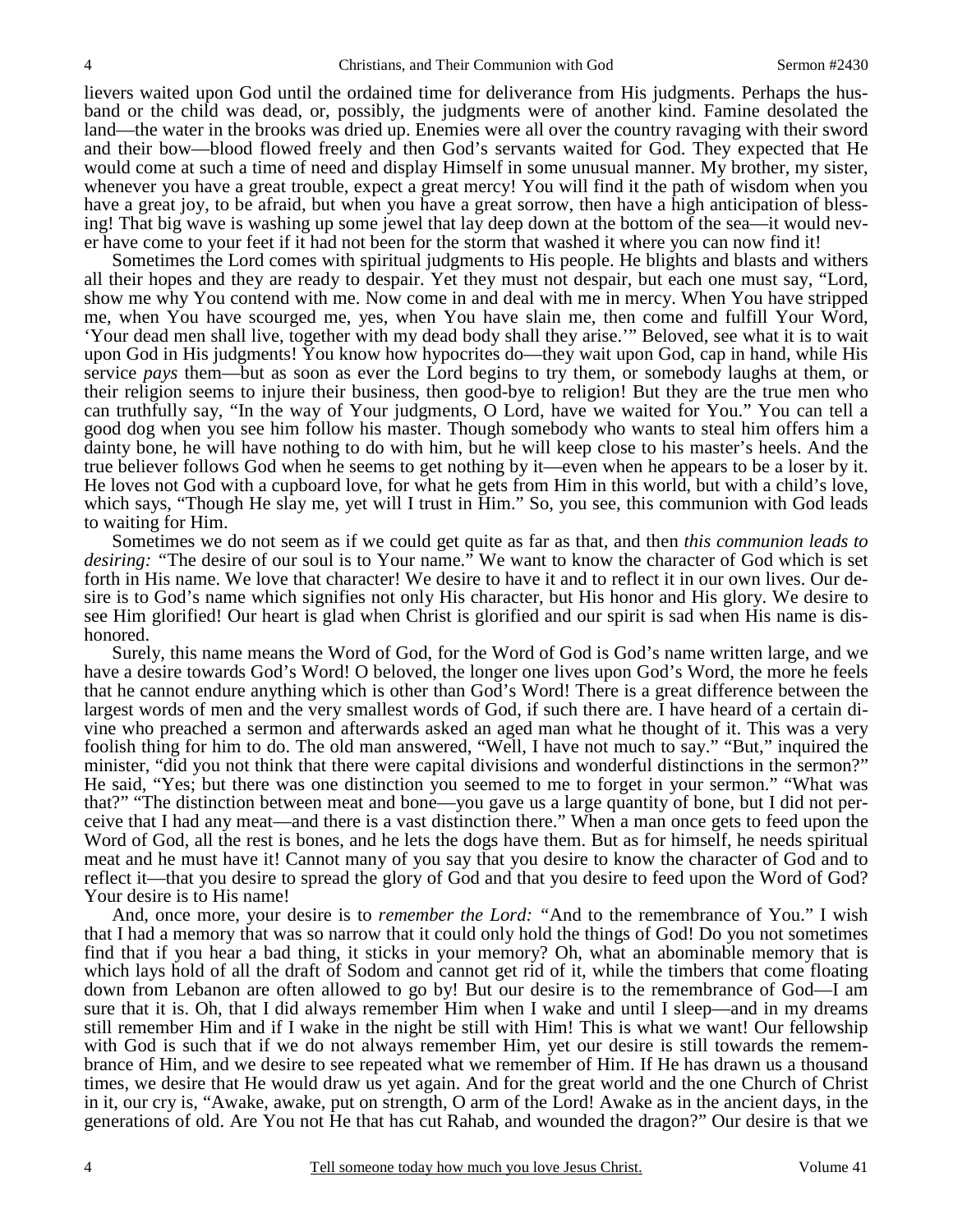might see Him again as we have seen Him in the sanctuary—and see Him as His goings were of old when He showed Himself mighty in the deliverance of His people! I, for one, can say that my soul desires this beyond *anything*. Oh, that He would do, again, what He did in our fathers' days! He can do it and He will! This is the desire of His people. Come, Lord Jesus, come quickly, we beseech You!

Then, again, observe that this principle of communion shows itself *in a personal yearning*. Did you notice, as we read the chapter, that the eighth verse is in the plural and the ninth verse is in the singular? "Yes, in the way of Your judgments, O Lord, have we waited for You; the desire of our soul is to Your name and to the remembrance of You. With *my* soul have I desired you in the night." O brothers and sisters, this lonely, personal desire of the believer after God, is another form of fellowship with Him! Sometimes, we feel as if we were in the darkness of night, all alone—there is nobody to speak with us, or to speak for us. Then what a blessing it is if we can say, "With my soul have I desired You in the night"! Then have I needed no other candle for my darkened chamber, no other sun to make my day, but my Lord and His sweet presence! I will not dwell on this experience because I think that many of you can say that it is so with you, also. It has been very dark with you. You have had a world of inward trouble, but still, above it all, there has been this desire after God, for you could not do without Him. You have said concerning your choicest earthly comforts—

> *"If you should take them all away, Yet would I not repine. If you, my God, will but come to me, Let them all go, for I have all I need when I have Thee."*

This principle of communion takes one other form, that of personal seeking: "Yes, with my spirit within me will I seek You early"—seek You with my spirit, not with lip-service or head-service, but with heart-service, with my spirit within me! There is a great deal to be done indoors, brothers and sisters, and there are some who are so busy outside that they do not attend to anything inside. But it is a blessed thing when the soul in its inward parts is all alive in seeking after God: "With my spirit within me will I seek You." And notice that it is, "I will seek You *early*." I will be out on time. I will waste not a moment, I will not delay. I will seek You and I will seek You now.

I have a wish springing up in my heart that some here present would begin to seek the Lord now. But if any of you have sought Him and have known Him and you have lost communion with Him, seek the renewal of that communion at once! Do not think that it will take weeks for you to get back where you once were. Conversion may take place in a second of time and so may restoration! It is not always so—it may be a long process—but it is sometimes very speedy. "Before I was aware, my soul made me like the chariots of Amminadib." I think that some of us have known what it is to feel as dull and stupid as a silly sheep. But while we have been in the house of God, or while we have been alone, suddenly the Spirit of the Lord has visited us and we have taken the wings of eagles and have been up and away! And we wondered what had happened to us, for we had been turned from a deadly state into one of life and vigor! Listen to this text and see how short a business this heart-reviving is. "Behold, I stand at the door and knock." What is needed? "If any man hears My voice and opens the door." It does not take long to open a door, does it? Yet that is all Christ asks of us! He does not say, "If anybody sweeps the house and gets the supper ready, I will come and partake of it." No, but, "If any man hears My voice and opens the door, I will come in to him, and will sup with him, and he with Me." Dear heart, you know your Lord you know His voice and the very sound of His fingers on the door! Open to Him! Say, "Come in, my Lord. If I have kept You out, my Dearly-beloved. If I have kept You out till Your head is wet with dew and Your locks with the drops of the night, I beg ten thousand pardons of You! Come in, I beseech You, and sup with me, that I also may sup with You." It can soon be done and I pray that it may be. At any rate, this is how God's child often has to cry: "Come to me, Lord! With my spirit within me will I seek You early."

Perhaps somebody says, "Well, I have been praying the Lord to come to me, but I have not at once had His company." How did you expect Him to come? "I thought I would be made glad," you say. Yes, but the Lord sometimes comes to His people and *humbles* them—and when your soul is humbled in the dust, it may be certain that the Lord is with you—quite as certain as if you were full of joy! Sometimes He comes to us with the spirit of chastisement and rebuke. Well, do not pick and choose—so long as He comes! Seek Him early, for He comes for your good and He will come and bless you.

**III.** I was to have said, thirdly, that THE LORD TAKES PLEASURE IN THIS COMMUNION WITH HIS PEOPLE, but I must not detain you.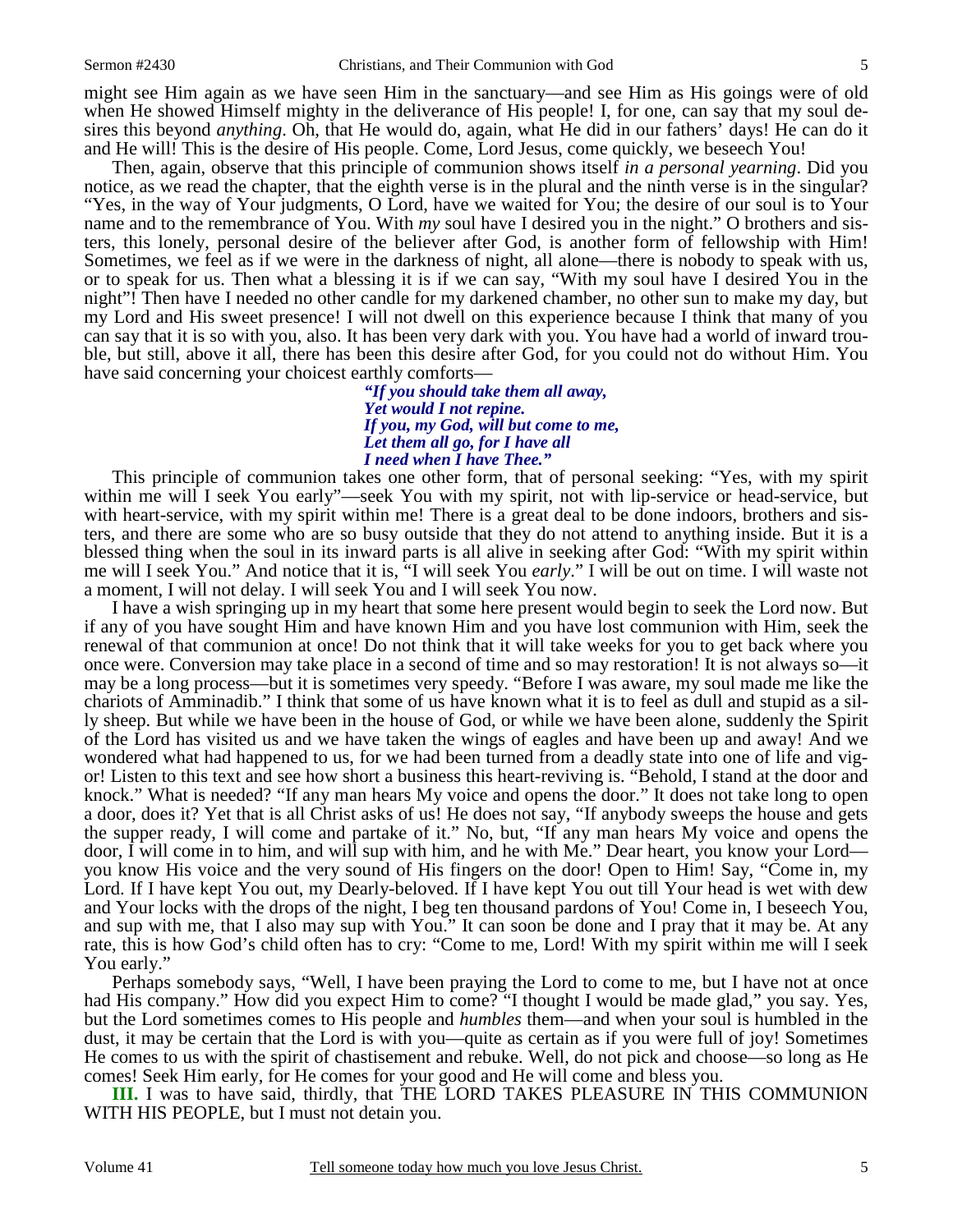I will just point out that the next to the last verse in this chapter shows how the Lord loves the fellowship of His people. He invites them to commune with Him: "Come, My people." He points out the way to fellowship: "Enter you into your chambers, and shut your doors about you." That is, get alone with your God. Then He provides for this communion—Christ is our hiding place and He, Himself comes to meet us: "Come My people." I invite you, beloved, tonight if you can, or as soon as you can, to have a special season given up to nothing else but fellowship with God, that you may now begin, again, a fellowship which afterwards shall not easily be broken. Pray! If you feel that you cannot pray, read. Let God speak to you. Get into conversation with Him, somehow. A conversation, you know, needs two to engage in it. Hear what God says to you, read a passage from His Word. And then pray. If you find you cannot pray, praise! Say something to Him, and then read, again, and let Him speak to you. But come not away until He has spoken to you and you have very distinctly spoken with Him. Let this be the burden of your prayer, "Lord, I want to come to You; I want, through Jesus Christ, my Mediator, to have fellowship with You, and to abide in Him in nearness to You." May the Lord help you in this matter, for truly there is no life like it!

I wish that I could invite all here present to such a life as that, but there is, as I have told you before, the previous step. There *must be the new birth—*there must be faith in the Lord Jesus Christ. This is the gospel which we have continually to preach to you, "Believe on the Lord Jesus Christ, and you shall be saved." And then you shall know that there is a God! Then you shall have fellowship with God, and then your life shall be, in its measure, like the life of those in heaven who behold the Lord's face and serve Him day and night in His temple.

May the Lord bless these words to all of us, for Jesus' sake! Amen.

#### **EXPOSITION BY C. H. SPURGEON:** *ISAIAH 26.*

#### **Verse 1.** *In that day shall this song be sung in the land of Judah.*

God would have His people to be a singing people! They often sigh—they should more often sing. God makes their songs and appoints the song for the day, and so helps them to cheer the darkest day with some melodious music.

**1.** *We have a strong city; salvation will God appoint for walls and bulwarks*.

Jerusalem may fall, her walls may be destroyed till not one stone is left upon another, but still, "we have a strong city." In the salvation of God we live and are safe. Our place of defense shall be the munitions of rocks. The eternal purposes of God shall guard the safety of His people.

*2. Open you the gates that the righteous nation which keeps the truth of God may enter in.* 

This city is for the righteous, for those who keep the truth of God. They are to dwell in this city—not fighting in the open, not wandering in the plains—but dwelling at ease behind the massive walls and bulwarks which God Himself has appointed in His salvation.

*3. You will keep him in perfect peace, whose mind is stayed on You: because he trusts in You.* 

This is our city. By faith, we enter into the purposes and promises of God and there we dwell in perfect peace! The adversary may thunder outside the walls, but what of that? He may threaten that He will capture the city, but how can he do so when the Lord is there? This is a sweet, sweet verse—may you all get the very marrow of it! "You will keep him in perfect peace, whose mind is stayed on You: because he trusts in You."

*4. Trust you in the LORD forever.* 

Not sometimes, but always. Not for a certain number of days during your season of trial, but if the trial should last a lifetime, "trust you in the Lord forever."

*5. For in the LORD JEHOVAH is everlasting strength.* 

If He could fail you, you would do well to be looking out for another shelter. But since His strength is everlasting, let your faith also be everlasting. Lives there a man who has fully trusted in God and yet has been confused? Is there one *anywhere* who has really relied upon the invisible power of Jehovah and yet has found Him fail in the hour of need? It cannot and it shall not be!

**5, 6.** *For He brings down them that dwell on high; the lofty city, He lays it low; He lays it low, even to the ground; He brings it even to the dust. The foot shall tread it down, even the feet of the poor, and the steps of the needy.* 

This is always God's way—overturning the great and the proud and casting down the mighty works of men, so that he who trusts in man, and makes flesh his arm soon finds himself in a pitiful condition.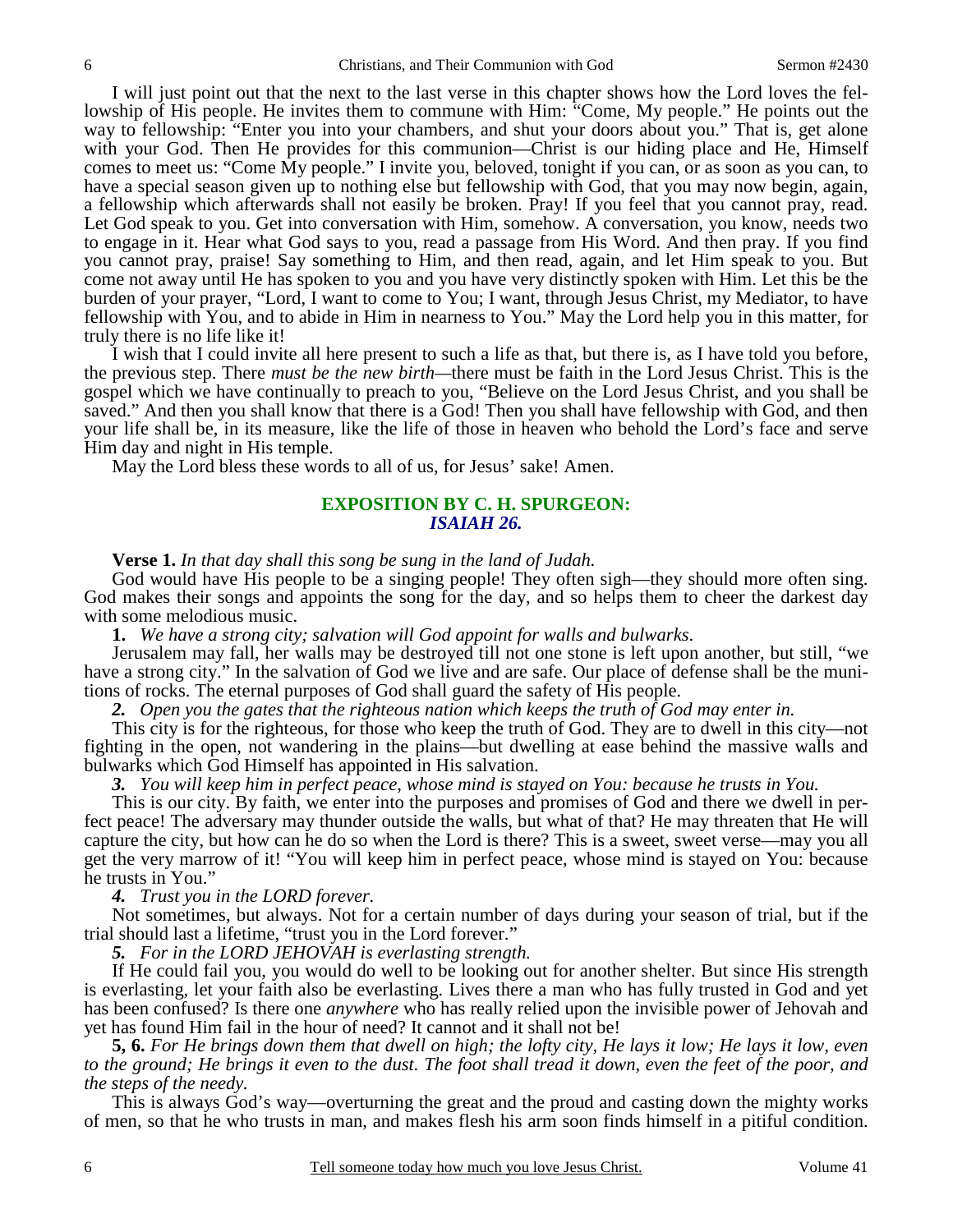All the proud, who glory in their own power, shall be as when a city is battered down and the very dust is trodden by "the feet of the poor, and the steps of the needy."

*6. The way of the just is uprightness: You, most upright, do weigh the path of the just.* 

God makes a plain path for His own people and He, knowing their way, forms a right estimate of it. Let them never fear for a moment that He will condemn them because of the condemnation of their fellow men! He takes care, Himself, to weigh the path of the just and His scales cannot err.

**8, 9.** *Yes, in the way of Your judgments, O LORD, have we waited for You; the desire of our soul is to Your name, and to the remembrance of You. With my soul have I desired You in the night; yes, with my spirit within and will I seek You early: for when Your judgments are in the earth, the inhabitants of the world will learn righteousness.* 

You notice that the song given to us in this chapter is all concerning God. We are bid to trust in Him, we are told how safe are they that do so, we are shown how futile is all strength apart from Him and now the desire of His saints is set forth as being toward Him, and toward Him alone.

**10.** *Let favor be shown to the wicked, yet will he not learn righteousness: in the land of uprightness will he deal unjustly, and will not behold the majesty of the LORD.* 

Until men are changed in heart, and renewed in nature, they will not see God. If you could transport them to the land of uprightness, where there would be no sin to tempt them, yet even *then* they would not know the Lord! Still is our Savior's message true, "You must be born-again." O unconverted men and women, we look upon you through our tears because you are incapable of everything that is good and right until the Lord, in covenant mercy, renews your hearts and brings you to know Him! Of the ungodly man it is truly declared, "In the land of uprightness will he deal unjustly, and will not behold the majesty of the Lord."

**11.** *LORD, when Your hand is lifted up, they will not see: but they shall see and be ashamed for their envy at the people; yes, the fire of Your enemies shall devour them.* 

There are some people who will not see and, as the old proverb has it, there are none so blind as those that will not see. But they will one day be *made* to see, if not to their salvation, then to their everlasting shame and confusion! They shall be made to see that, after all, there is a God and that He is strong to punish the ungodly, and to overthrow His adversaries! I pray that no one of you may refuse to see by the light of the gospel until he is forced to see by the blaze of the judgment day. Yet, alas, there will be such!

**12.** *LORD, You will ordain peace for us: for You have also worked all our works in us.* 

That is a delightful verse! An ordination is spoken of here, for God has ordained peace for His people and they must have it—and they shall have it! On the other hand, His people ordain glory for Him, for they declare, "You have also worked all our works in us." Thus we also sing—

> *"And every virtue we possess, And every victory won, And every thought of holiness, Are His alone."*

**13.** *O LORD our God, other lords beside You have had dominion over us: but by You only will we make mention of Your name.* 

"O Lord, how sadly, how long, how grievously did those other lords domineer over us! But from this time forth we will know no name but Yours, and when we mention it, it shall be by Your grace, and by Your power, alone, that we even put our trust in Your wondrous name!

**14.** *They are dead, they shall not live; they are deceased, they shall not rise: therefore have You visited and destroyed them, and made all their memory to perish.* 

Yes, our lusts are all dead! They will never live again, thank God! The Sword of the Spirit has slain them: "they are deceased." We want to have nothing more to do with them, we desire that the very memory of them should perish.

**15.** *You have increased the nation, O LORD, You have increased the nation: You are glorified.* 

God is always glorified in the increase of His people. Therefore we should, above all other reasons, pray for the increase of the Church because God will thereby be glorified.

**15, 16.** *You had removed it far unto all the ends of the earth. LORD, in trouble have they visited You, they poured out a prayer when Your chastening was upon them.* 

That is true of hypocrites! But it is also sweetly true of some whom God is bringing to Himself. Child after child has died, loss after loss has broken down the business. Now they turn to God. Oh, it is a blessed loss that makes us find our God! What we gain is infinitely more than what we have lost. What a mercy that God is willing to hear us in the time of trouble, that all our putting off and rejection of Him